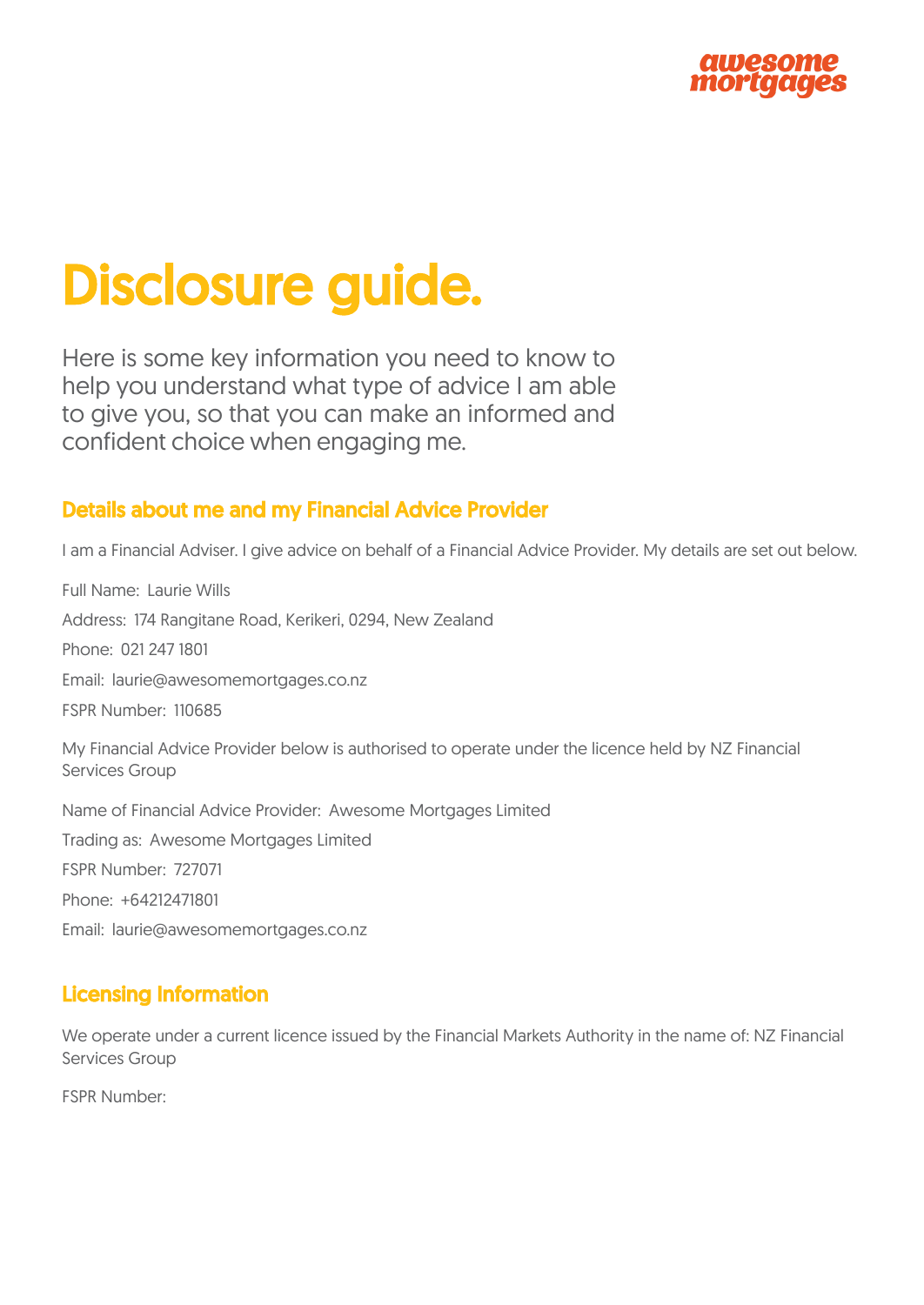

# Nature and scope of advice

The information below will help you understand what type of advice will be provided.

#### Our duties

I am bound by and support the duties set out in the Financial Markets Conduct Act 2013. These duties are:

- Meet the standards of competence, knowledge, and skill set out in the code of conduct.
- Give priority to the client's interests.
- Exercise care, diligence, and skill.
- Meet the standards of ethical behaviour, conduct, and client care set out in the code of conduct.

#### Services I provide

I will help you choose a loan that is suitable for your purpose from a panel of lenders (see below). Once I have chosen a lender and loan terms that are suitable for you, I will help you to obtain an approval.

#### Banks and lenders I use

I source loans from a panel of approved lenders. The current lenders I can use are:

- 
- 
- 
- Heartland Bank NZCU RESIMAC
- 
- The Co-operative Bank
- ANZ Westpac BNZ
- ASB ASAP Finance Limited Avanti Finance
	-
	-
	-
- 
- 
- Cressida DBR First Mortgage Trust
	-
- SBS Bank SELECT Southern Cross

#### Products I provide

The types of financial advice products I can give advice on are:

- 
- Home Loans Investment Loans Construction Loans

#### What else I can offer

I can help you with other services through my referral partners

- 
- 
- Tower F&G Asset Finance UK Pension Transfers
- XE Money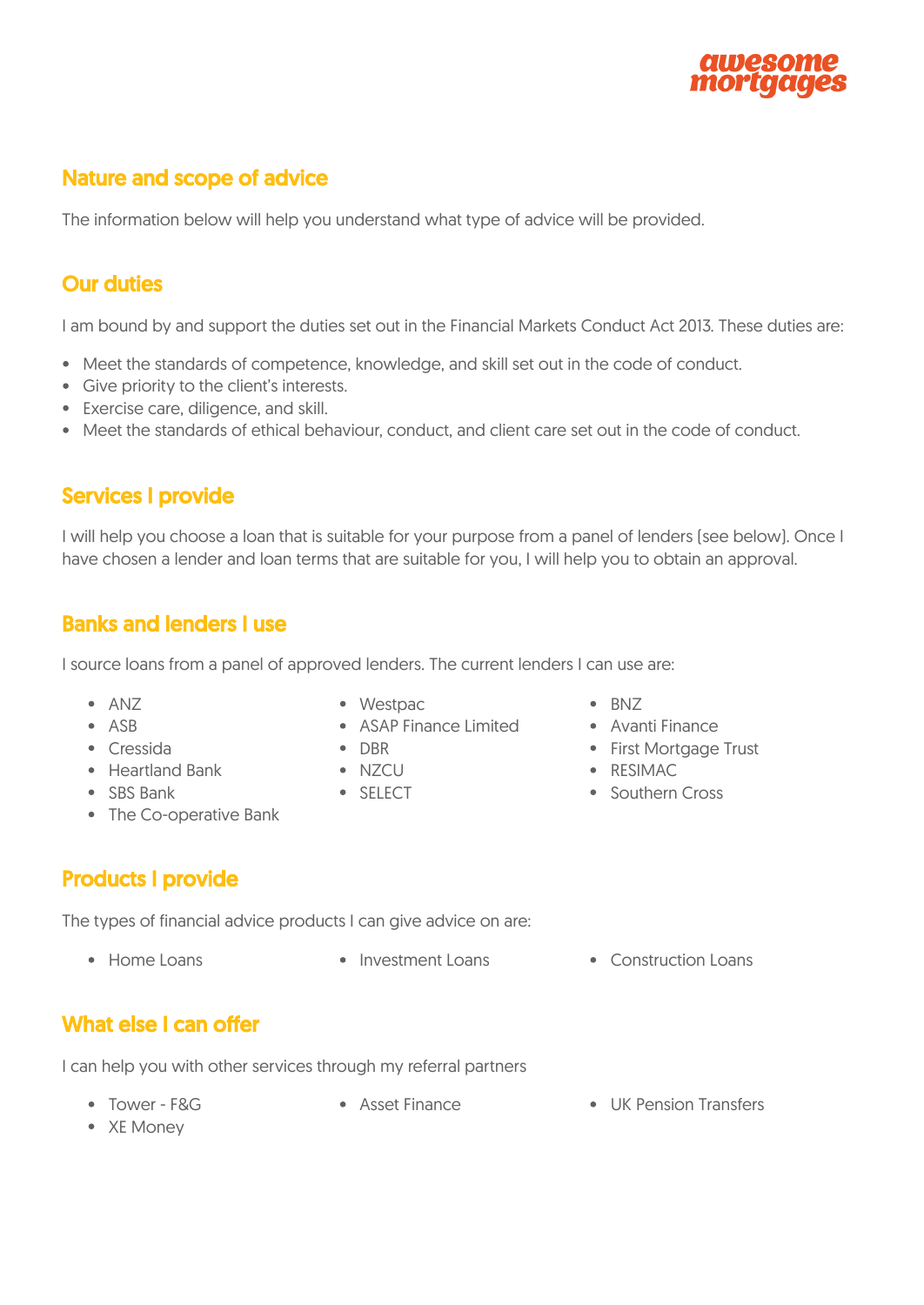

I am unable to offer legal or tax advice and recommend you consult your solicitor or accountant for this. Any advice I give in relation to KiwiSaver withdrawal for a first home purchase is limited to factual information on what can be withdrawn and the process for this, and does not extend to whether or not this is in your best interests. Please consult an investment adviser for advice on retirement savings.

#### Fees and expenses

Generally I won't charge you any fees for the financial advice I provide to you. This is possible because, on settlement of a loan, I usually receive commission from the lender. Any exceptions to this general position are explained below.

#### I may charge you a one-off fee if the following occurs:

(a) When I don't receive commission from the lender: If you request that I provide financial advice and I do not receive a commission from the lender, I may charge you a one-off fee. Any such fee would be agreed and authorised by you in writing before I complete the services, and would be based on an estimate of the time spent providing the advice.

(This may arise in the rare event that you request that I provide services in relation to either a product that is offered by a lender that I do not hold an accreditation with, or a product that is outside my usual arrangements with my product providers).

(b) When I have to repay commission to the lender: If a lender requires that I repay commission within 28 months of settlement of your loan, we may charge you a one-off fee. Any such fee would be no more than \$2,500 (plus GST) and would be calculated based on a rate of \$250 (plus GST) per hour of my time spent providing financial advice to you in connection with the applicable loan. The fee I charge you will not exceed the amount of commission I have to repay to the lender.

You will be invoiced for any one-off fee and will be given 30 days to make payment.

#### Conflicts of interest

#### **Commission**

On settlement of a mortgage I usually receive commission from the applicable product provider. The commission is generally of an upfront nature but may also include a trail commission. I also receive a fixed rate roll over fee from some product providers if I assist in refixing your loan.

We manage these conflicts of interest by: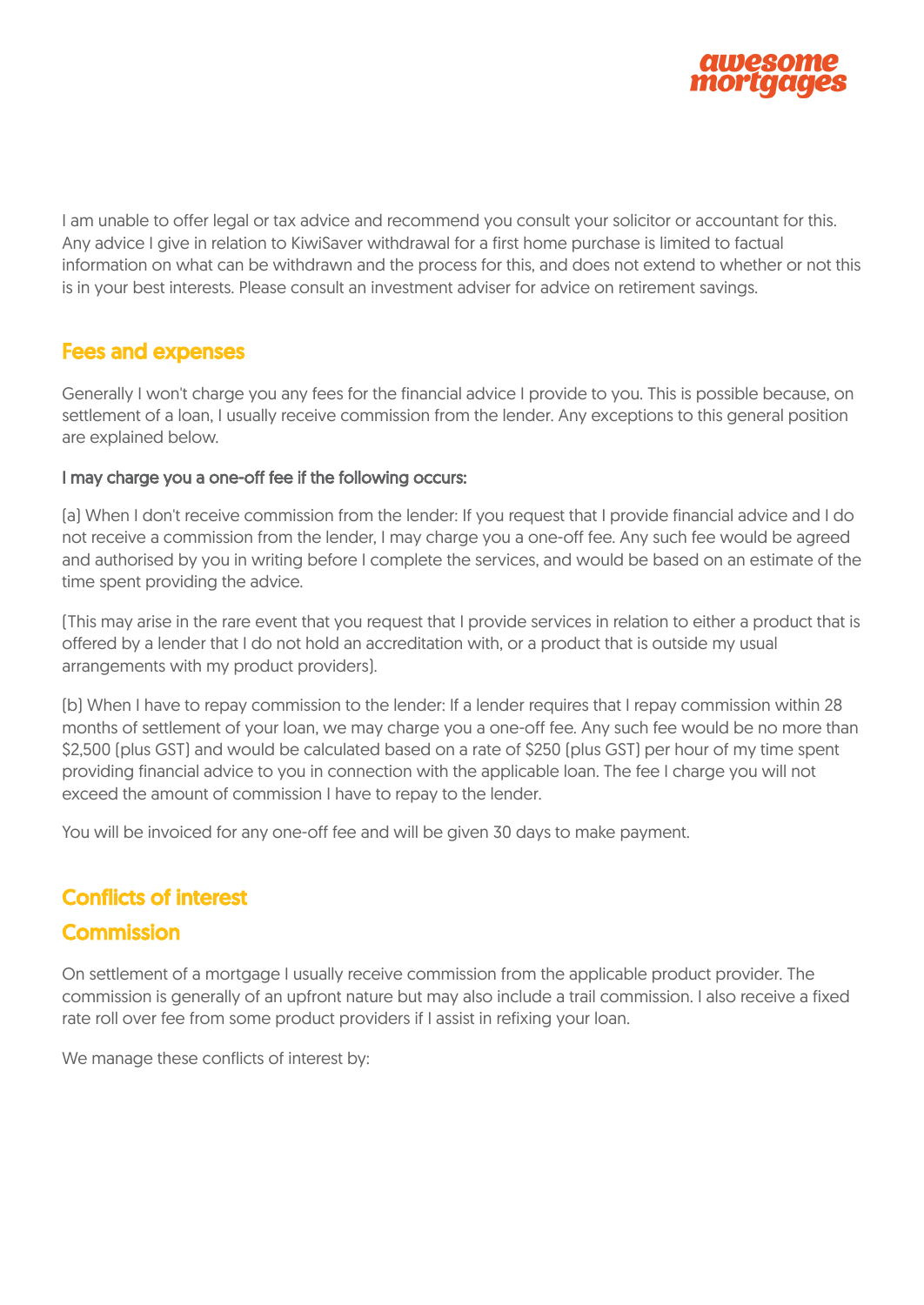

- Always recommending the best product for your purpose regardless of the type and amount of commission I will receive.
- Ensuring the amount of any loan is in accordance with your identified needs.
- Providing you with the below table showing commission rates and types by product provider

The commission I receive on loans is calculated as a percentage of the loan.

| Lender                      | Upfront% | Trail% | Refix (\$) |
|-----------------------------|----------|--------|------------|
| ANZ                         | 0.85%    | 0.00%  | \$150.00   |
| Westpac                     | 0.60%    | 0.20%  | \$0.00     |
| <b>BNZ</b>                  | 0.55%    | 0.15%  | \$0.00     |
| ASB                         | 0.85%    | 0.00%  | \$150.00   |
| <b>ASAP Finance Limited</b> | 0.00%    | 0.00%  | \$0.00     |
| Avanti Finance              | 0.80%    | 0.00%  | \$0.00     |
| Cressida                    | 1.00%    | 0.00%  | \$0.00     |
| <b>DBR</b>                  | 1.00%    | 0.00%  | \$0.00     |
| <b>First Mortgage Trust</b> | 0.00%    | 0.00%  | \$0.00     |
| <b>Heartland Bank</b>       | 1.50%    | 0.00%  | \$0.00     |
| <b>NZCU</b>                 | 1.00%    | 0.00%  | \$0.00     |
| <b>RESIMAC</b>              | 0.60%    | 0.15%  | \$0.00     |
| <b>SBS Bank</b>             | 0.80%    | 0.00%  | \$150.00   |
| <b>SELECT</b>               | 0.60%    | 0.15%  | \$0.00     |
| <b>Southern Cross</b>       | 1.00%    | 0.00%  | \$0.00     |
| The Co-operative Bank       | 0.70%    | 0.00%  | \$150.00   |

As soon as I know the type of loan and amount we are putting in place, and that it has been accepted by the lender, I will let you know the amount and frequency of the commission received.

I can also receive a referral fee or commission if I refer you to our referral partners.